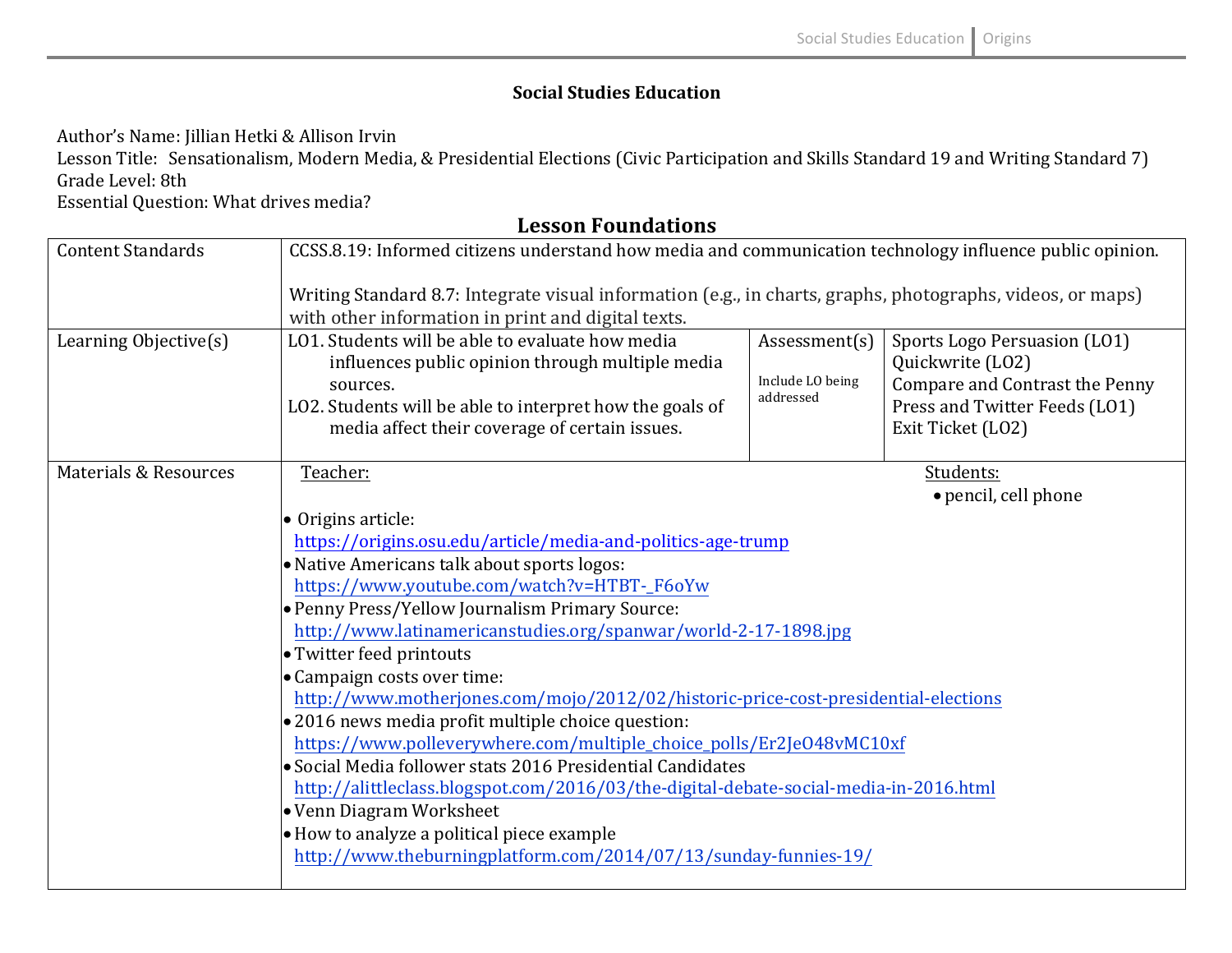## **Instructional Procedures/Steps**

|                          | Teacher will                                                                                                                                                                                                                                                                                                                                                                                                                                                                                                                                                                                                                                                                                                                                                                                                                                                                                         | Student will                                                                                                                                                                                                                                                                                                                                                                                                                                                                                                                                                                                                                                                                                                                                                                                                               |
|--------------------------|------------------------------------------------------------------------------------------------------------------------------------------------------------------------------------------------------------------------------------------------------------------------------------------------------------------------------------------------------------------------------------------------------------------------------------------------------------------------------------------------------------------------------------------------------------------------------------------------------------------------------------------------------------------------------------------------------------------------------------------------------------------------------------------------------------------------------------------------------------------------------------------------------|----------------------------------------------------------------------------------------------------------------------------------------------------------------------------------------------------------------------------------------------------------------------------------------------------------------------------------------------------------------------------------------------------------------------------------------------------------------------------------------------------------------------------------------------------------------------------------------------------------------------------------------------------------------------------------------------------------------------------------------------------------------------------------------------------------------------------|
| Opening<br>15<br>Minutes | 1) Set-up<br>Get iPad cart<br>make copies of Venn diagram worksheet<br>make copies of penny press and twitter feeds<br>make copies of DBQ packet<br>pull up the PowerPoint on Smartboard<br>2) Pass out note cards to students as they enter<br>3) Sports logo persuasion<br>• Write a few thoughts that you have about them<br>on one side of your notecard.<br>Ask "In your opinion what do these logos<br>represent?"<br>Ask "Can we have a few students share out<br>what the logos represent to them? "<br>Show the following short video<br>https://www.youtube.com/watch?v=HTBT-<br>F6oYw<br>Ask<br>$\bullet$<br>"How has your opinion changed about<br>$\circ$<br>these logos?<br>"How did the media influence your<br>$\circ$<br>opinion?"<br>Ask: "Would anyone be willing to share out<br>$\bullet$<br>their new responses to these logos and how<br>the media influenced their opinion?" | 1)<br>Sit in groups of 4 or 5<br>2) Students will be in their seats as we begin class together.<br>3) Sports logo persuasion<br>Students will be listening for activity instructions<br>Answer by writing on notecard.<br>Sports teams, colleges, mascots, any of the<br>sports--basketball, baseball, etc.<br>Write their opinions on the opposite side of the note<br>card. After writing their responses, a few will share<br>out to the class.<br>Answer by writing on opposite side of note card.<br>Example (before): "I love the Cleveland<br>Indians--they're my favorite baseball team!"<br>Example (after): "Maybe the Indians should<br>$\circ$<br>change their logo to a "C" after all. I did not<br>realize how offensive it could be, and this<br>video explaining Native American views<br>showed me that." |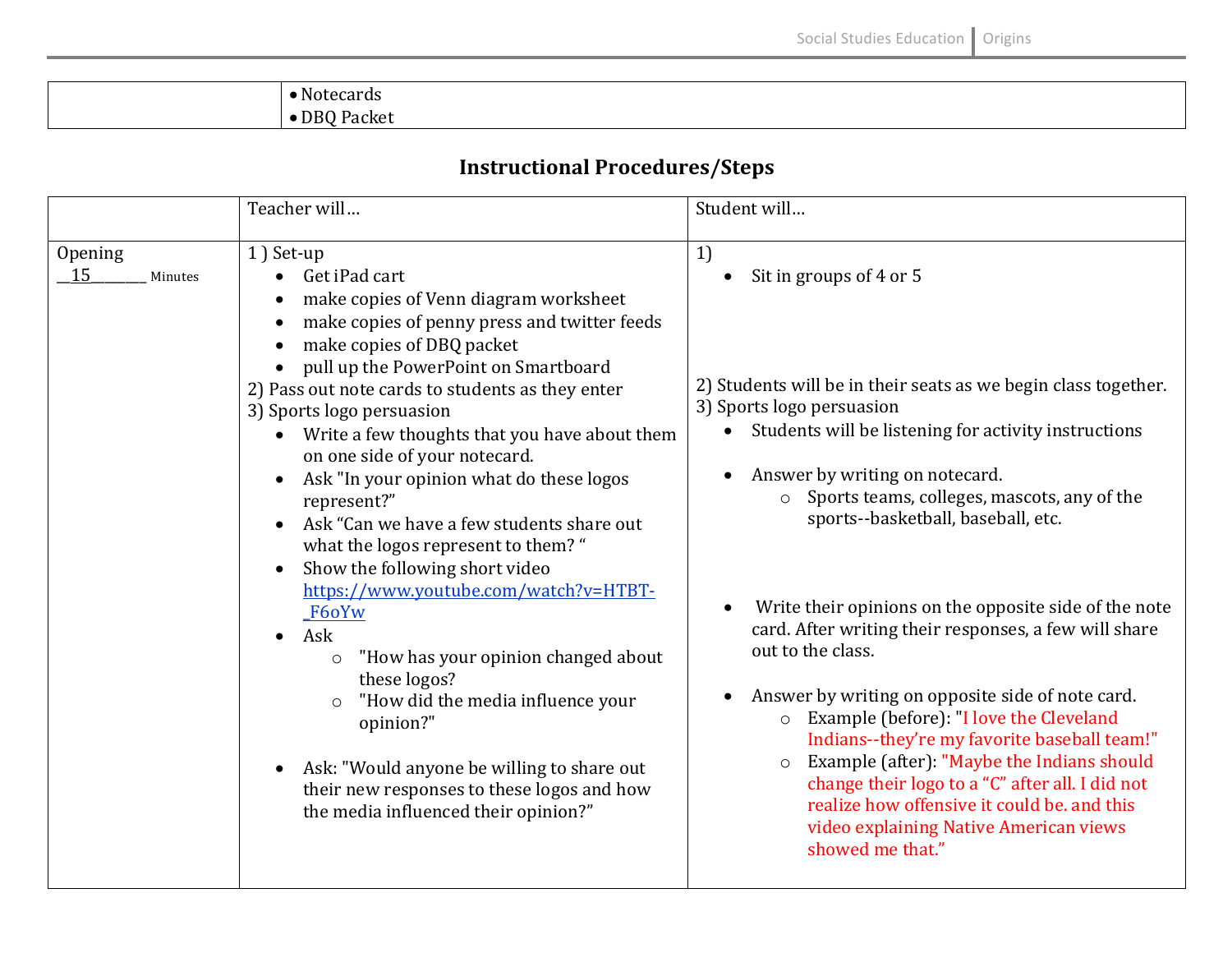|                              | 4) Go over "I Can" statements                                                                                                                                                                                                                                                                                                                                                                                                                                                                                                                                                                                                                                                                                                                                                                                                                                                                                                                                    | 4) Recite "I Can" statements                                                                                                                                                                                                                                                                                                                                                                                                               |
|------------------------------|------------------------------------------------------------------------------------------------------------------------------------------------------------------------------------------------------------------------------------------------------------------------------------------------------------------------------------------------------------------------------------------------------------------------------------------------------------------------------------------------------------------------------------------------------------------------------------------------------------------------------------------------------------------------------------------------------------------------------------------------------------------------------------------------------------------------------------------------------------------------------------------------------------------------------------------------------------------|--------------------------------------------------------------------------------------------------------------------------------------------------------------------------------------------------------------------------------------------------------------------------------------------------------------------------------------------------------------------------------------------------------------------------------------------|
|                              | 5) Collect note cards                                                                                                                                                                                                                                                                                                                                                                                                                                                                                                                                                                                                                                                                                                                                                                                                                                                                                                                                            | 5) Collect note cards                                                                                                                                                                                                                                                                                                                                                                                                                      |
| Instruction<br>68<br>Minutes | 1) Interactive Lecture and Discussion of the Goals of<br>Media (7 mins)<br>• Discuss what is Public Opinion                                                                                                                                                                                                                                                                                                                                                                                                                                                                                                                                                                                                                                                                                                                                                                                                                                                      | 1) Interactive Lecture and Discussion of the Goals of Media                                                                                                                                                                                                                                                                                                                                                                                |
|                              | "Can anyone tell me what the media is?"<br>Discuss different types of media and its<br>purpose.                                                                                                                                                                                                                                                                                                                                                                                                                                                                                                                                                                                                                                                                                                                                                                                                                                                                  | Answer by raising hands "Twitter, Instagram"<br>*common misconception that students may possibly<br>just associate with social media                                                                                                                                                                                                                                                                                                       |
|                              | 2) Timeline Lecture<br><b>Penny Press</b><br>$\bullet$<br>Radio (Speeches like Dr. Martin Luther King Jr's<br>'I Have a Dream' were broadcasted through the<br>radio, as well as Franklin Roosevelt's infamous<br>fireside chats during the Great Depression).<br>TV broadcasting became more popular and the<br>$\bullet$<br>Vietnam War was the first war that could be<br>viewed by Americans in their homes.<br>In 2004, the world of social media blew up with<br>$\bullet$<br>the invention of Facebook and from there in<br>2006, other sites like Twitter became another<br>popular source for public opinion and news.<br>Discuss how the media covers politicians,<br>especially those running for President.<br>"Why would the media's coverage differ so<br>much from public opinion?"<br>3) Polleverywhere poll<br>Pull up poll everywhere link on smartboard to<br>$\bullet$<br>show student responses<br>o https://PollEv.com/multiple_choice_pol | 2) Timeline Lecture<br>Read the slide as the teacher does the timeline<br>review.<br>Answer by raising hands:<br>"The people who are in charge of the media<br>like Trump better--this would be an example<br>of a common misconception."<br>"The people who are in charge of the media<br>$\circ$<br>are paid to cover the candidate."<br>3) Polleverywhere poll (5 mins)<br>Scan QR codes with iPad and respond to the poll<br>question. |
|                              | ls/C0kPWAymzoAEdzI/web<br>o Review Graph                                                                                                                                                                                                                                                                                                                                                                                                                                                                                                                                                                                                                                                                                                                                                                                                                                                                                                                         |                                                                                                                                                                                                                                                                                                                                                                                                                                            |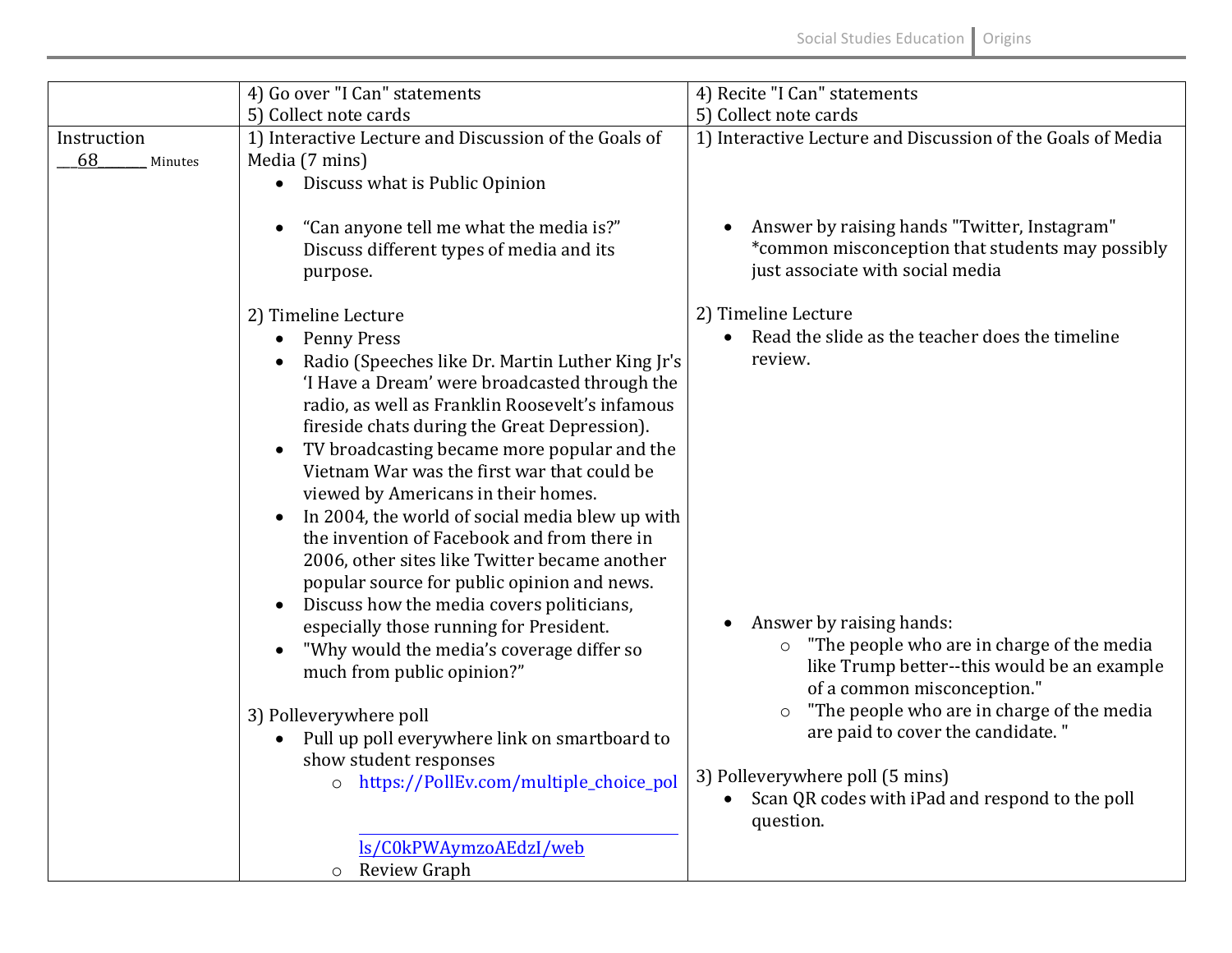| Ask "What do you think are the goals of media<br>$\bullet$<br>based on this knowledge?"                                                                                                                                                                                                                                                                                                                                                                                                                                                                                                                                                              | • Answer by texting responses to poll everywhere<br>Correct answer: \$2.5 billion                                                                                                                                                                                                                                                                                                                                                                                                                       |
|------------------------------------------------------------------------------------------------------------------------------------------------------------------------------------------------------------------------------------------------------------------------------------------------------------------------------------------------------------------------------------------------------------------------------------------------------------------------------------------------------------------------------------------------------------------------------------------------------------------------------------------------------|---------------------------------------------------------------------------------------------------------------------------------------------------------------------------------------------------------------------------------------------------------------------------------------------------------------------------------------------------------------------------------------------------------------------------------------------------------------------------------------------------------|
| 4) Media Patterns<br>Ask "What do we know about candidates from<br>the media?"<br>Ask "Why would the media choose to cover<br>$\bullet$<br>these topics instead of topics such as job<br>creation, the national debt, foreign policy, etc?"<br>5) Quick Write<br>Using quick write sheets<br>Ask "So media chooses to cover topics that are<br>more dramatic or interesting to viewers, how<br>does that align with what we know about the<br>goals of media?"<br>Ask "Going back to the original question now<br>based on what we know, why would the<br>media's coverage of the presidential<br>candidates differ so much from public<br>opinion?" | 4) Media Patterns<br>• Answer by raising hands<br>o "Donald Trump wants to throw Hillary Clinton<br>into jail when he becomes President."<br>o "Hillary Clinton was hiding e-mails from the<br>government."<br>o "Donald Trump won't release his tax records."<br>• Answer by raising hands<br>o Those topics are boring and the topics the<br>media covers are more interesting<br>5) Quick Write<br>• Answer questions<br>• Answers must be completed using evidence from the<br>previous discussion. |
| 6) Comparison and Contrast Activity<br>"While you are comparing and contrasting on<br>your Venn, keep in mind the overarching<br>question of today regarding how media<br>influences public opinion?"<br>Ask How would this media representation<br>$\bullet$<br>influence public opinion of this issue?<br>7) Questioning the Accuracy of Media: Political<br><b>Cartoon Analysis</b><br>Ask "What are some different activities you did this<br>summer?"<br>Write down the list of student responses on<br>the board.                                                                                                                              | 6) Comparison and Contrast Activity<br>Fill in Venn diagram using the Twitter and Penny<br>Press sheets<br>Answer by raising hands<br>The Penny Press made it appear that the<br>$\circ$<br>explosion of the USS Maine was possibly<br>caused by a foreign enemy (Spain).<br>The Twitter feeds presented a negative<br>$\circ$<br>picture of Trump that may or may not reflect<br>actual facts.<br>7) Questioning the Accuracy of the Media: Political Cartoon<br>Analysis                              |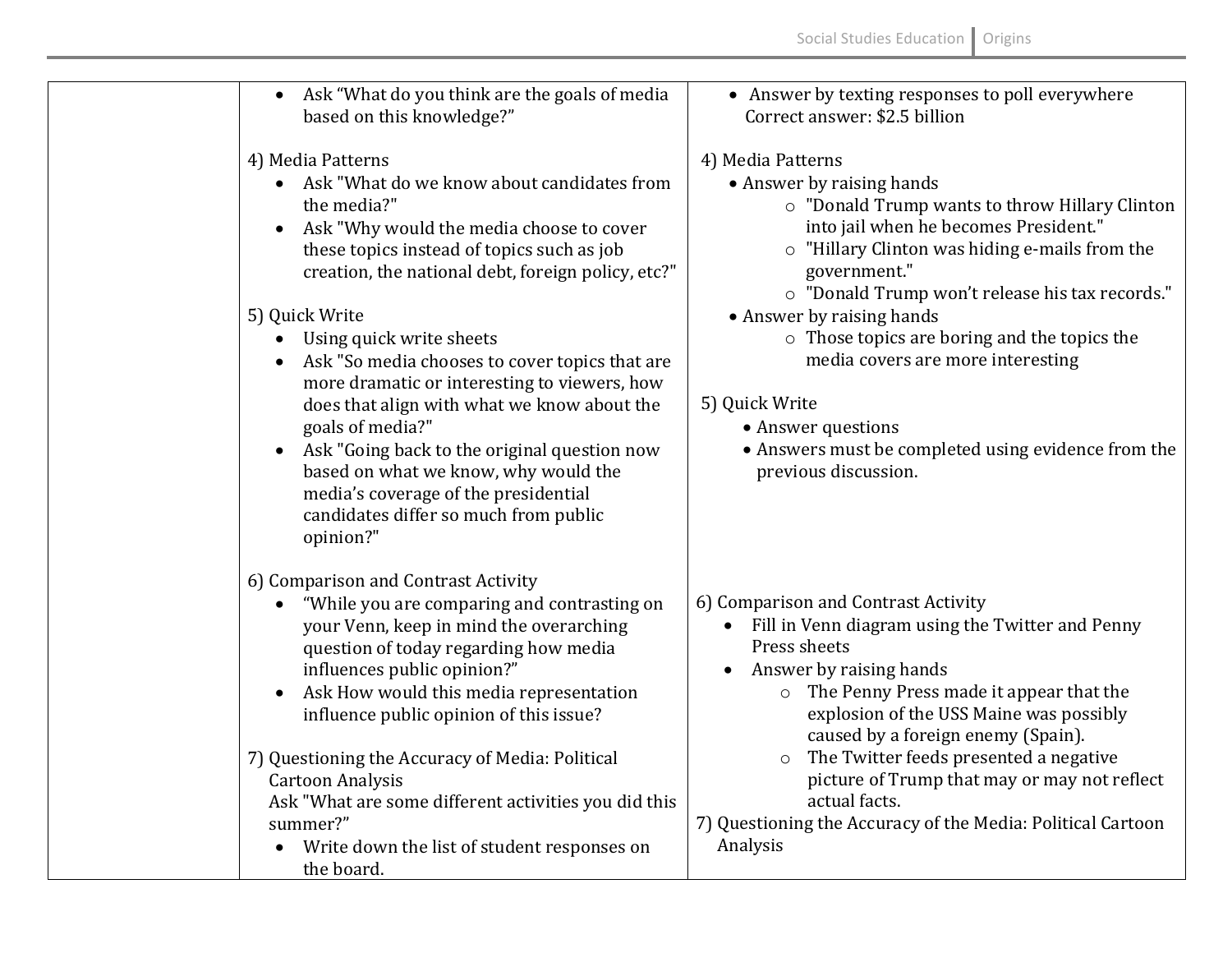|                         | Move PowerPoint to summer political cartoon<br>slide.<br>Ask "What does this first half of the<br>$\circ$<br>picture show?"<br>o Ask "What does the second half of the<br>picture show?"<br>Ask "Using this knowledge, what do you think<br>$\bullet$<br>is underneath the blanks?"<br>Ask "Based on this cartoon what is the<br>$\bullet$<br>message is the media trying to get across?" | Answer by raising hands.<br>o "Watched TV, went to the pool, went to<br>summer camp, rode bikes, played video<br>games, hung out with friends"<br>• Answer by raising hands<br>$\circ$ Kid riding a bike with his dog, list of things<br>the student does not have, the kid looks<br>happy, his dog looks happy<br>Answer by raising hands<br>Kid sitting that is bored with his dog, kid looks<br>$\circ$<br>mad, kid says "there's nothing to do"<br>Answer by raising hands<br>o Kid that cannot afford those things, maybe |
|-------------------------|-------------------------------------------------------------------------------------------------------------------------------------------------------------------------------------------------------------------------------------------------------------------------------------------------------------------------------------------------------------------------------------------|--------------------------------------------------------------------------------------------------------------------------------------------------------------------------------------------------------------------------------------------------------------------------------------------------------------------------------------------------------------------------------------------------------------------------------------------------------------------------------------------------------------------------------|
|                         | Ask "Based on what you said when I asked you<br>$\bullet$<br>what you did during the summer, does the<br>media always promote an image or issue from<br>a point of view that is unbiased or accurate?"                                                                                                                                                                                    | the years?<br>Answer by raising hands<br>$\bullet$<br>Today kids are lazy and act like they have<br>$\circ$<br>nothing to do and that kids in the 1960s did<br>things when they did not have nintendo, cell<br>phones<br>Answer by raising hands<br>o No the media does not always portray an<br>accurate picture of what is going on. During<br>the summer we did a lot of different things<br>and did not sit around and do nothing.                                                                                         |
| Closure<br>6<br>Minutes | 1) Exit Ticket<br>Pass out Exit Tickets<br>$\bullet$<br>"A television reporting show in Hollywood has<br>$\bullet$<br>an option to report on two different recent<br>issues during their nightly news. One is about<br>how recent funds have been donated to<br>renovate school buildings in the upcoming<br>years, the other is about how Kim and Kayne<br>have broken up."              | 1) Exit Ticket<br>Write responses using evidence from today's lesson.<br>$\bullet$                                                                                                                                                                                                                                                                                                                                                                                                                                             |